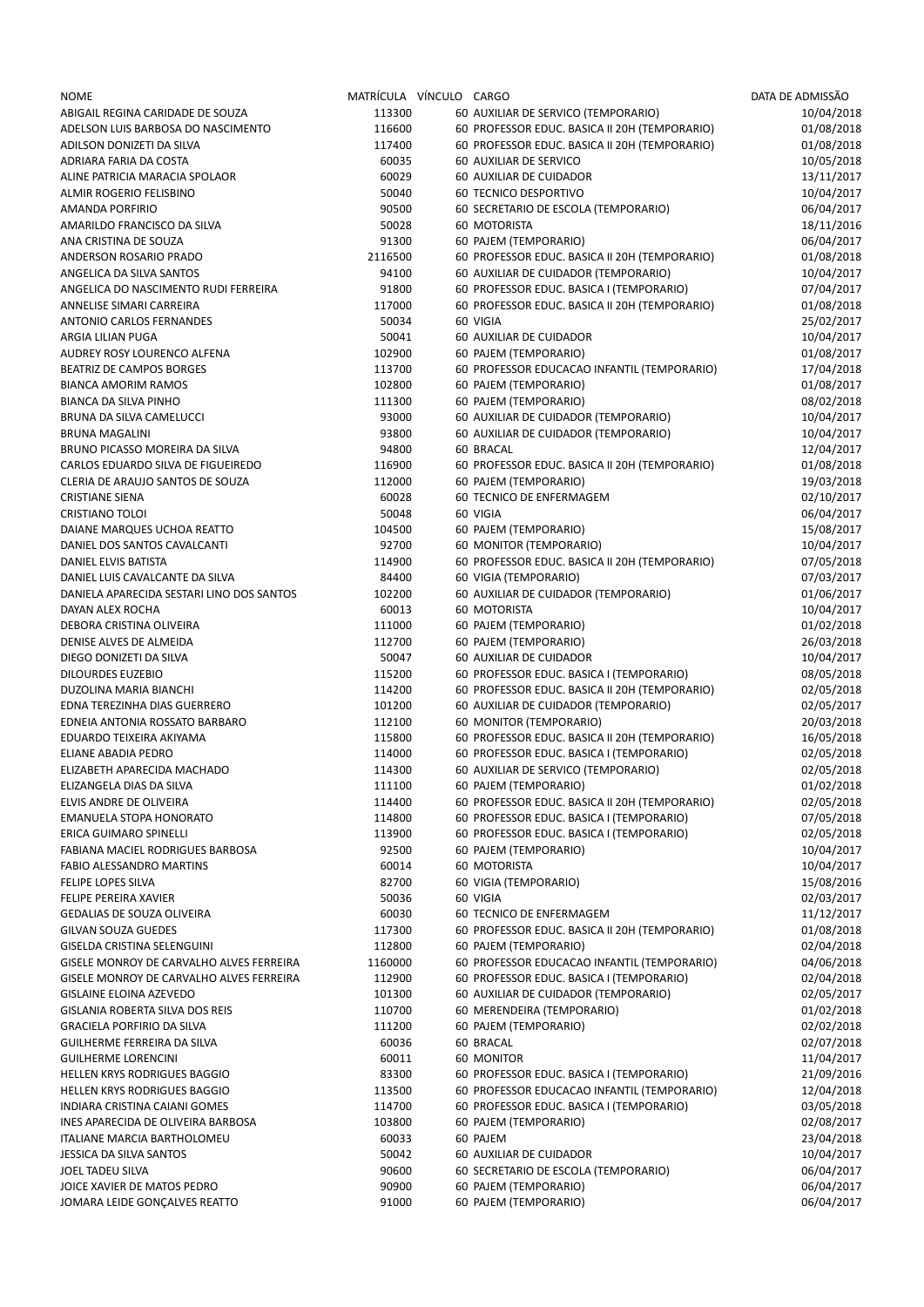| JOSANA CARLA THOMAZ FURLAN                | 11.            |
|-------------------------------------------|----------------|
| JOSANE DE CASSIA BOLETA PRUDENCIO         | 11             |
| <b>JOSIANE MASSON FIORI</b>               | 5              |
| JOYCE DE PAULA BRESSANIN                  | 9,             |
| JULIANA DOS REIS PAZIANI DA SILVA         | 9.             |
| <b>JULIESSA RICCE</b>                     | 115            |
| LEANDRO JOSE DA SILVA                     | 61             |
| LEILA MIRENE MADEIRA                      | 61             |
| LEILANE FLORES DA SILVA ALVES             | 11.            |
| <b>LEON AUGUSTO NETTO</b>                 | 11.            |
| LINDA MELISSA PUGA CHAGAS                 | 5              |
| LUARA ABIGAIL DE PAULA DOMINGOS           | 9.             |
| LUCAS VINICIUS BARBOSA                    | 61             |
| LUCIANA MARIA GOMES DE SOUSA              |                |
|                                           | 91             |
| LUCIANA MARTINS DE OLIVEIRA               | 9,             |
| LUCIMARA BARTOLOMEU                       | 11             |
| LUIZ RAMOS BISPO                          | 8              |
| MAERCIO FRANCISCO DE OLIVEIRA             | 11.            |
| <b>MARCIO AUGUSTO ALVES CARNEIRO</b>      | 51             |
| <b>MARCOS AGAMENON RODRIGUES</b>          | 5              |
| MARIA EDUARDA DE ANDRADE                  | 9.             |
| MARIA EDUARDA SICARI FRATA                | 61             |
| MARIA HELENA SEGATO CARREIRA              | 9.             |
| MARIA LUZIA DO NASCIMENTO BUENO           | 9.             |
| MARIA REGINA APARECIDA MANTOANI MASSON    | 10             |
| MARIANA PUGNOLLI                          | 9,             |
| MARIELE DE ALMEIDA GULO                   | 10             |
| <b>MARJORIE FREITAS FAUVEL</b>            | 11.            |
| MATEUS ALEXANDRE SABINO                   | 6              |
| MIRIAM REGINA IZAIAS                      | 10             |
| <b>MOACIR BOLDRIN</b>                     | 5              |
| NATALE CRISTINE G. F. DA CRUZ             | 11             |
| NATALIA CARVALHO                          | 9.             |
| PATRICIA MAYRA BRUSTELO                   | 11             |
| PATRICIA MILANI MARANGON                  | 11             |
| PATRICIA MORGADO                          | 9.             |
| PATRIQUE RODRIGUES DA SILVA               | 5              |
| PAULO GONCALVES BARBOSA                   | 8.             |
| PRICILA DE ARAUJO MAGALHAES               | 9.             |
| RAFAEL MANDU MININEL                      | 11             |
| RAFAEL REGISTRO RAMOS                     | 11             |
| REINALDO PENHOLATTO                       | 61             |
| RENATA CRISTINA MANHE BOLDRIN             |                |
|                                           | 11.            |
| RENATA FURTADO HORTA                      | 11!            |
| RENATA PRANDINI ADUM DE MATOS             | 211            |
| RENATO ANDRE DE OLIVEIRA                  | 10             |
| RENATO FAGUNDES CARVALHO                  | 11             |
| ROBERTA GOMES DE AMORIM                   | 61             |
| ROBERTA PICASSO MOREIRA DA SILVA          | 10.            |
| ROBSON TIAGO TRIGO                        | 9,             |
| ROGERIA APARECIDA DA SILVA                | 9.             |
| ROGERIA APARECIDA DO NASCIMENTO           | 5              |
| ROSANA APARECIDA GARCIA GULO              | 10.            |
| ROSANIA DONIZETE FERREIRA MACHADO GIMENEZ | 11             |
| ROSIMERI PRISCILA PUPIN                   | 11             |
| SANDRA APARECIDA PEREZ                    | 61             |
| SANDRA CRISTINA MELO BENZI                | 6              |
| SHIRLEY DA SILVA                          | 5              |
| SIMONE APARECIDA BALBINO                  | 61             |
| STEFANO ULIANA LODOVICI                   | 5              |
| TALITA CRISTINA BALBINO ROBINATO          | 9.             |
| TAUANE MARILIA SANTOS DA COSTA            | 11!            |
| THAIS DA SILVA PEDROSO                    | 11             |
| THALES PIOLA COLMANETTI                   | 6              |
| VALDENICE JOVENTINA DUARTE                | $1^{\cdot}$    |
| VANESSA CRISTINA DA SILVA                 | 11             |
| VANESSA TIBERIO DOS SANTOS                | 6 <sub>0</sub> |
| VERA LUCIA CACHOEIRA DA COSTA             | 4              |
| VIVIAN TAIS DE CASTRO SILVA               | 6              |
| <b>VIVIANE CARVALHO</b>                   | 9.             |
|                                           |                |

| JOSANA CARLA THOMAZ FURLAN                | 115300  | 60 PROFESSOR EDUC. BASICA I (TEMPORARIO)      | 09/05/2018 |
|-------------------------------------------|---------|-----------------------------------------------|------------|
| JOSANE DE CASSIA BOLETA PRUDENCIO         | 113400  | 60 AUXILIAR DE SERVICO (TEMPORARIO)           | 11/04/2018 |
| JOSIANE MASSON FIORI                      | 50044   | 60 AUXILIAR DE CUIDADOR                       | 10/04/2017 |
| JOYCE DE PAULA BRESSANIN                  | 94300   | 60 AUXILIAR DE CUIDADOR (TEMPORARIO)          | 10/04/2017 |
| JULIANA DOS REIS PAZIANI DA SILVA         | 93300   | 60 AUXILIAR DE CUIDADOR (TEMPORARIO)          | 10/04/2017 |
| JULIESSA RICCE                            | 1150000 | 60 PROFESSOR EDUC. BASICA I (TEMPORARIO)      | 07/05/2018 |
| LEANDRO JOSE DA SILVA                     | 60037   | 60 BRACAL                                     | 02/07/2018 |
| LEILA MIRENE MADEIRA                      | 60008   | 60 MONITOR                                    | 10/04/2017 |
| LEILANE FLORES DA SILVA ALVES             | 115700  | 60 PROFESSOR EDUC. BASICA II 20H (TEMPORARIO) | 16/05/2018 |
| <b>LEON AUGUSTO NETTO</b>                 | 115400  | 60 AUXILIAR DE SERVICO (TEMPORARIO)           | 09/05/2018 |
| LINDA MELISSA PUGA CHAGAS                 | 50025   | 60 AUXILIAR DE CUIDADOR                       | 09/09/2016 |
| LUARA ABIGAIL DE PAULA DOMINGOS           | 93700   | 60 AUXILIAR DE CUIDADOR (TEMPORARIO)          | 10/04/2017 |
| LUCAS VINICIUS BARBOSA                    | 60012   | 60 MONITOR                                    | 18/04/2017 |
| LUCIANA MARIA GOMES DE SOUSA              | 90700   | 60 MERENDEIRA (TEMPORARIO)                    | 06/04/2017 |
| LUCIANA MARTINS DE OLIVEIRA               | 94600   | 60 MONITOR (TEMPORARIO)                       | 11/04/2017 |
| LUCIMARA BARTOLOMEU                       | 114500  | 60 AUXILIAR DE SERVICO (TEMPORARIO)           | 02/05/2018 |
| LUIZ RAMOS BISPO                          | 84300   | 60 VIGIA (TEMPORARIO)                         | 06/03/2017 |
| MAERCIO FRANCISCO DE OLIVEIRA             | 115500  | 60 AUXILIAR DE SERVICO (TEMPORARIO)           | 09/05/2018 |
| MARCIO AUGUSTO ALVES CARNEIRO             | 50049   | 60 VIGIA                                      | 11/04/2017 |
| <b>MARCOS AGAMENON RODRIGUES</b>          | 50035   | 60 VIGIA                                      | 24/02/2017 |
| MARIA EDUARDA DE ANDRADE                  | 93600   | 60 AUXILIAR DE CUIDADOR (TEMPORARIO)          | 10/04/2017 |
| MARIA EDUARDA SICARI FRATA                | 60034   | 60 AUXILIAR DE SERVICO                        | 02/05/2018 |
| MARIA HELENA SEGATO CARREIRA              | 91400   | 60 PAJEM (TEMPORARIO)                         | 06/04/2017 |
| MARIA LUZIA DO NASCIMENTO BUENO           | 93900   | 60 AUXILIAR DE CUIDADOR (TEMPORARIO)          | 10/04/2017 |
| MARIA REGINA APARECIDA MANTOANI MASSON    | 103100  | 60 PAJEM (TEMPORARIO)                         | 01/08/2017 |
| MARIANA PUGNOLLI                          | 94200   | 60 AUXILIAR DE CUIDADOR (TEMPORARIO)          | 10/04/2017 |
| MARIELE DE ALMEIDA GULO                   | 104600  | 60 PAJEM (TEMPORARIO)                         | 16/08/2017 |
| MARJORIE FREITAS FAUVEL                   | 115600  | 60 PROFESSOR EDUC. BASICA II 20H (TEMPORARIO) | 10/05/2018 |
| MATEUS ALEXANDRE SABINO                   | 60024   | 60 MOTORISTA                                  | 03/07/2017 |
| MIRIAM REGINA IZAIAS                      | 103000  | 60 PAJEM (TEMPORARIO)                         | 01/08/2017 |
| MOACIR BOLDRIN                            | 50037   | 60 MOTORISTA                                  | 06/03/2017 |
| NATALE CRISTINE G. F. DA CRUZ             | 116200  | 60 PROFESSOR EDUCAÇÃO INFANTIL                | 04/06/2018 |
| NATALIA CARVALHO                          | 93500   | 60 AUXILIAR DE CUIDADOR (TEMPORARIO)          | 10/04/2017 |
| PATRICIA MAYRA BRUSTELO                   | 116300  | 60 PROFESSOR EDUC. BASICA I (TEMPORARIO)      | 11/06/2018 |
| PATRICIA MILANI MARANGON                  | 116800  | 60 PROFESSOR EDUC. BASICA II 20H (TEMPORARIO) | 01/08/2018 |
| PATRICIA MORGADO                          | 91700   | 60 PAJEM (TEMPORARIO)                         | 06/04/2017 |
| PATRIQUE RODRIGUES DA SILVA               | 50027   | 60 VIGIA                                      | 01/10/2016 |
| PAULO GONCALVES BARBOSA                   | 82800   | 60 VIGIA (TEMPORARIO)                         | 18/08/2016 |
| PRICILA DE ARAUJO MAGALHAES               | 93100   | 60 AUXILIAR DE CUIDADOR (TEMPORARIO)          | 10/04/2017 |
| RAFAEL MANDU MININEL                      | 114100  | 60 PROFESSOR EDUC. BASICA II 20H (TEMPORARIO) | 02/05/2018 |
| RAFAEL REGISTRO RAMOS                     | 117100  | 60 PROFESSOR EDUC. BASICA II 20H (TEMPORARIO) | 01/08/2018 |
| REINALDO PENHOLATTO                       | 60026   | 60 AUXILIAR DE CUIDADOR                       | 04/09/2017 |
| RENATA CRISTINA MANHE BOLDRIN             | 113600  | 60 PAJEM (TEMPORARIO)                         | 16/04/2018 |
| RENATA FURTADO HORTA                      | 115100  | 60 PROFESSOR EDUC. BASICA II 20H (TEMPORARIO) | 07/05/2018 |
| RENATA PRANDINI ADUM DE MATOS             | 2116400 | 60 PROFESSOR EDUC. BASICA II 20H (TEMPORARIO) | 01/08/2018 |
| RENATO ANDRE DE OLIVEIRA                  | 100400  | 60 PAJEM (TEMPORARIO)                         | 17/04/2017 |
| RENATO FAGUNDES CARVALHO                  | 116700  | 60 PROFESSOR EDUC. BASICA II 20H (TEMPORARIO) | 01/08/2018 |
| ROBERTA GOMES DE AMORIM                   | 60021   | 60 TECNICO DE ENFERMAGEM                      | 03/07/2017 |
| ROBERTA PICASSO MOREIRA DA SILVA          | 102100  | 60 AUXILIAR DE CUIDADOR (TEMPORARIO)          | 01/06/2017 |
| ROBSON TIAGO TRIGO                        | 94400   | 60 SECRETARIO DE ESCOLA (TEMPORARIO)          | 11/04/2017 |
| ROGERIA APARECIDA DA SILVA                | 93200   | 60 AUXILIAR DE CUIDADOR (TEMPORARIO)          | 10/04/2017 |
| ROGERIA APARECIDA DO NASCIMENTO           | 50046   | 60 AUXILIAR DE CUIDADOR                       | 10/04/2017 |
| ROSANA APARECIDA GARCIA GULO              | 102600  | 60 MERENDEIRA (TEMPORARIO)                    | 01/08/2017 |
| ROSANIA DONIZETE FERREIRA MACHADO GIMENEZ | 114600  | 60 AUXILIAR DE SERVICO (TEMPORARIO)           | 02/05/2018 |
| ROSIMERI PRISCILA PUPIN                   | 117200  | 60 PROFESSOR EDUC. BASICA II 20H (TEMPORARIO) | 01/08/2018 |
| SANDRA APARECIDA PEREZ                    | 60022   | 60 TECNICO DE ENFERMAGEM                      | 03/07/2017 |
| SANDRA CRISTINA MELO BENZI                | 60031   | 60 PAJEM                                      | 11/04/2018 |
| SHIRLEY DA SILVA                          | 50045   | 60 AUXILIAR DE CUIDADOR                       | 10/04/2017 |
| SIMONE APARECIDA BALBINO                  | 60009   | 60 MONITOR                                    | 10/04/2017 |
| STEFANO ULIANA LODOVICI                   | 50039   | 60 TECNICO DESPORTIVO                         | 06/04/2017 |
| TALITA CRISTINA BALBINO ROBINATO          | 93400   | 60 AUXILIAR DE CUIDADOR (TEMPORARIO)          | 10/04/2017 |
| TAUANE MARILIA SANTOS DA COSTA            | 115900  | 60 PROFESSOR EDUC. BASICA II 20H (TEMPORARIO) | 23/05/2018 |
| THAIS DA SILVA PEDROSO                    | 113800  | 60 PAJEM (TEMPORARIO)                         | 23/04/2018 |
| THALES PIOLA COLMANETTI                   | 60015   | 60 MOTORISTA                                  | 10/04/2017 |
| VALDENICE JOVENTINA DUARTE                | 11400   | 60 AUXILIAR DE CUIDADOR (TEMPORARIO)          | 15/02/2018 |
| VANESSA CRISTINA DA SILVA                 | 113200  | 60 AUXILIAR DE SERVICO (TEMPORARIO)           | 04/04/2018 |
| VANESSA TIBERIO DOS SANTOS                | 60032   | 60 PAJEM                                      | 17/04/2018 |
| VERA LUCIA CACHOEIRA DA COSTA             | 43800   | 60 AUXILIAR DE SERVICO (TEMPORARIO)           | 15/09/2014 |
| VIVIAN TAIS DE CASTRO SILVA               | 60017   | 60 AUXILIAR DE CUIDADOR                       | 02/05/2017 |
| VIVIANE CARVALHO                          | 92800   | 60 MONITOR (TEMPORARIO)                       | 10/04/2017 |